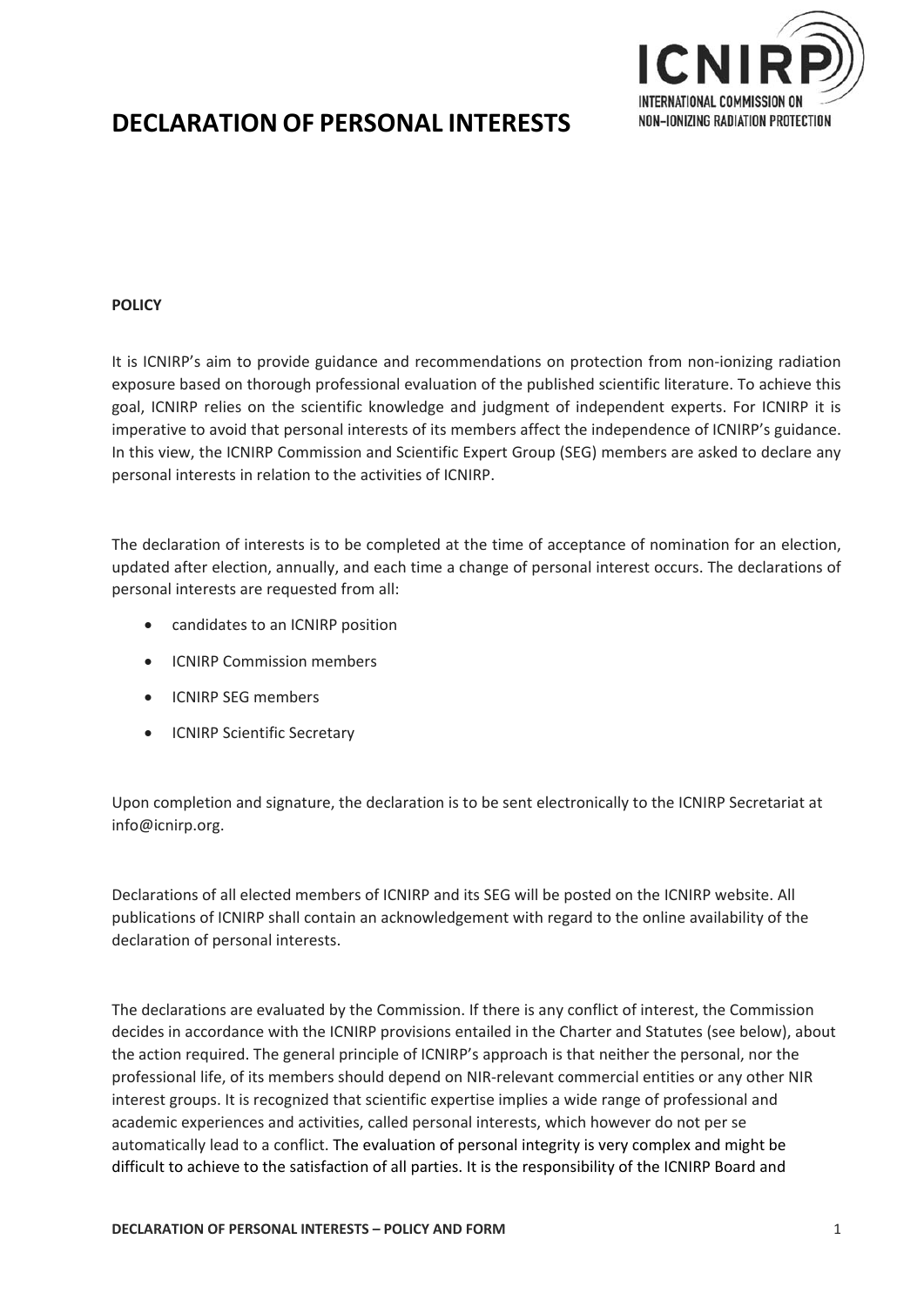

## **DECLARATION OF PERSONAL INTERESTS**

Commission to carefully consider and decide if the declared interests potentially constitute a conflict of interest.

As per the ICNIRP Statutes, "no member of the Commission shall hold a position of employment that in the opinion of the Commission will compromise its scientific independence. (…) When a change occurs in a member's employment which, in the opinion of the Commission members, may compromise the Commission's scientific independence, the Commission shall decide whether this member can continue to serve". The Commission decision shall be taken by a simple majority vote, either by a formal letter ballot, at a special Commission meeting called for that purpose, or at its Annual General Meeting (ICNIRP Statutes, §6(2)).

Where an elected member's declaration of interest has been evaluated and ICNIRP has concluded that it does not represent a conflict of interest, the reasons for ICNIRP's determination are provided below.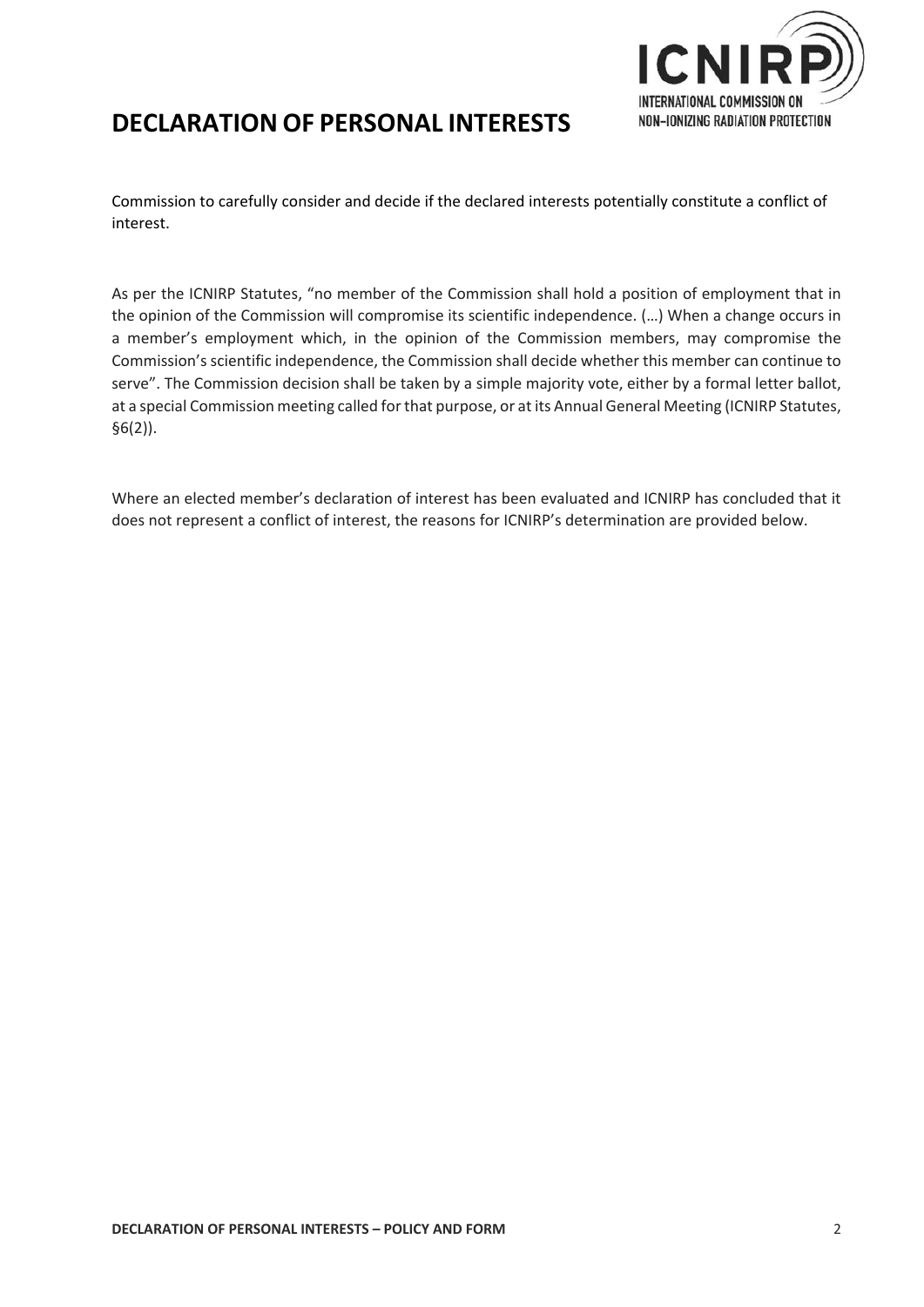

**LAST NAME, First name: WU, Tongning POSITION (SEG, Commissioner, Sc. Secretary, incl. nominee): SEG**

#### **ACTIVITIES AND ASSETS relating to the years 2019‐2022**

Please report activities, relationships and assets below, including any current application or negotiation for future activities, relationships and assets, as well as anything else that could be perceived as potentially representing a conflict of interest in relation to the activities of ICNIRP. Please provide explanation for acronyms.

**If you want to report more than one item in a specific category, insert a new line by copying and pasting the cell of the concerned category.**

#### **EMPLOYMENT**

**Employer(s), function, title: China Academy of Information and Communications Technology**

**Dates – Start/End‐Ongoing: 2009‐ present**

### **UNPAID CONSULTANCY, ADVISORY POSITIONS AND SERVICES**

These include unpaid consultancy and service as a scientific or other advisor for any commercial or non-commercial organization with an interest in NIR *(including membership in scientific councils, associations, etc.) or as part of a regulatory, legislative or judicial process concerning NIR.*

Name and description of the activity: 1. ITU-D SG2 Q7/2 Co-rapporteur; 2. Digital medicine committee of Chinese Medical Association, committee member; 3. **Bioelectromagnetic Committee of the Chinese Society of Biomedical Engineering, Committee member; 4. The Consciousness Disorder committee Chinese Neuroscience Society, committee member.** 

**Dates ‐ Start/End‐Ongoing: 2009‐presnt**

**Name and status of the contractor: ITU and the organizations abovementioned**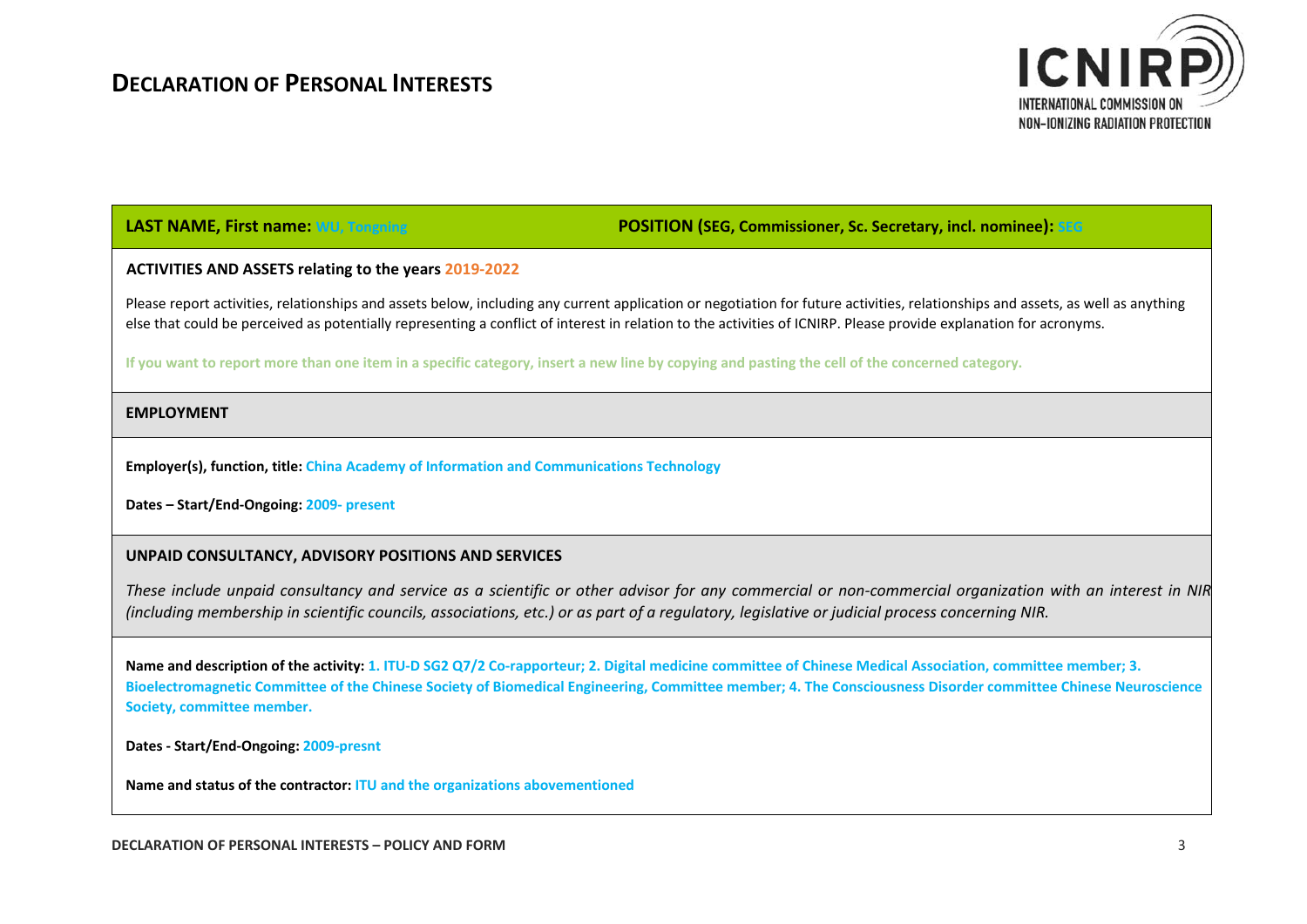

**Not applicable** ☐

### **PAID CONSULTANCY, ADVISORY POSITIONS AND SERVICES**

*These include paid consultancy and service as a scientific or other advisor for any commercial or non‐commercial organization with an interest in NIR (including membership in scientific councils, associations, etc.) or as part of a regulatory, legislative or judicial process concerning NIR.*

**Name and description of the activity: N/A**

**Dates – Start/End‐Ongoing: N/A**

**Name and status of the contractor: N/A**

**Recipient of Income: Select unit receiving income**

**Income (percentage of the above mentioned unit's income): N/A**

**Not applicable** ☒

#### **RESEARCH SUPPORT RECEIVED FROM COMMERCIAL ENTITIES**

*These are research support, grants, collaborations, sponsorships, other funding and in‐kind support valued at more than EUR 1000 overall (including equipment, facilities, staff, paid travel to meetings, etc.).*

**Name and description of the activity: N/A**

**Dates – Start/End‐Ongoing: N/A**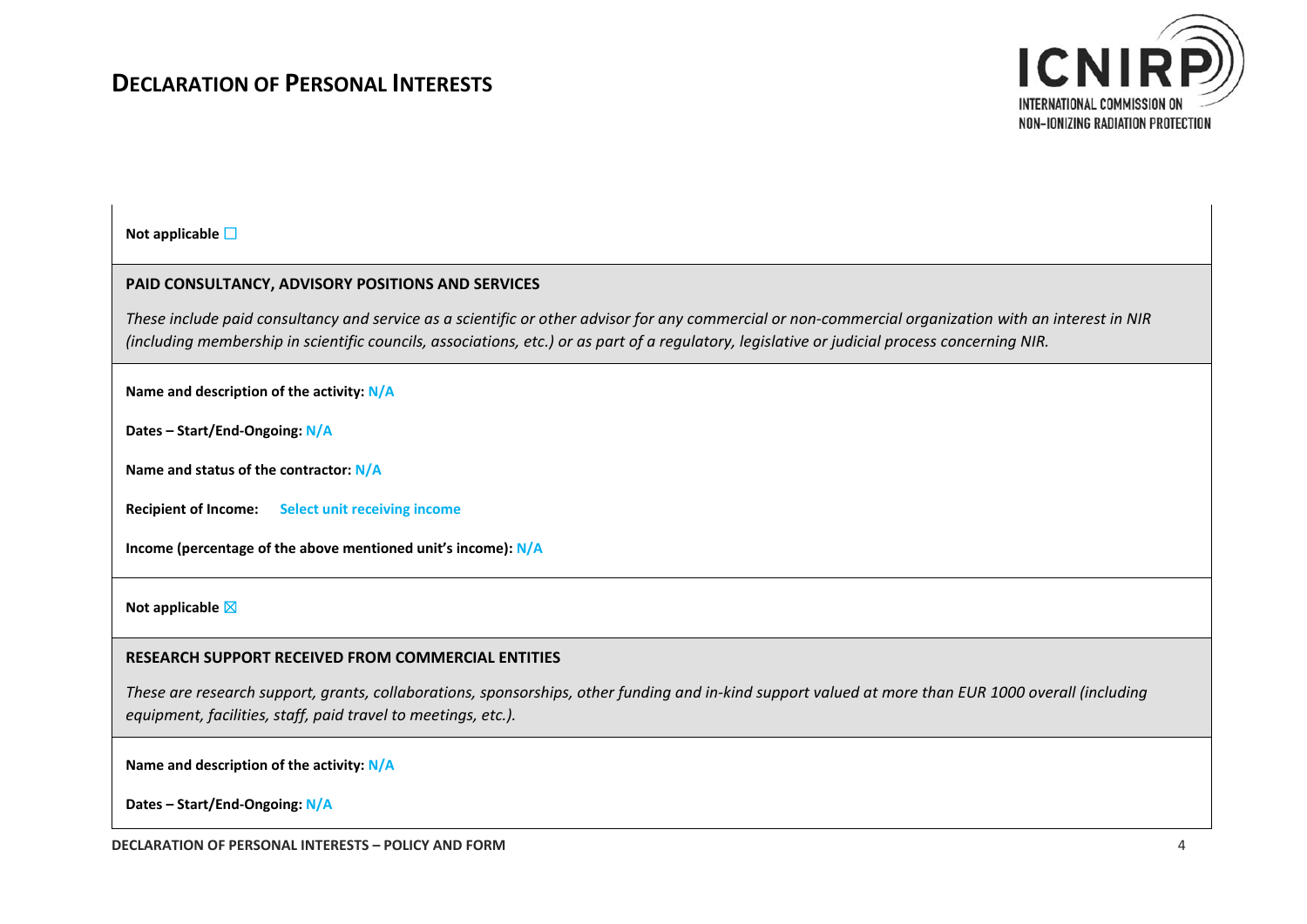## **DECLARATION OF PERSONAL INTERESTS**



**Name and status of the contractor: N/A**

**Unit receiving and managing the income: Select unit receiving income**

**Income (percentage of the above mentioned unit's income): N/A**

**Are you free to publish whatever results your research shows without the influence from the entity funding your research?** 

**Yes**  $\Box$  **Wording used in the contract:**  $\Box$  **N/A** 

**No** ☐ **Please describe how your independence is safeguarded: N/A**

**Not applicable** ☒

#### **INVESTMENTS AND COMMERCIAL INTERESTS**

*Investment and commercial interests mean investments in a commercial entity, in a trust or holding company. This includes any commercial business interests (e.g., proprietorships, partnerships, joint ventures) and indirect investments such as a trust or holding company, stocks, bonds, stock options, or other securities. Broadly diversified mutual funds, pension funds or similar investments that are broadly diversified and on which the member does not exercise control are excluded. Members shall declare any current, past or planned investments and commercial interests they hold in the NIR area, when such an interest is valued at more than EUR 1000.*

**Name of the investment/share: None**

**Dates – Start/End‐Ongoing: N/A**

**Income (percentage of yearly personal income): none**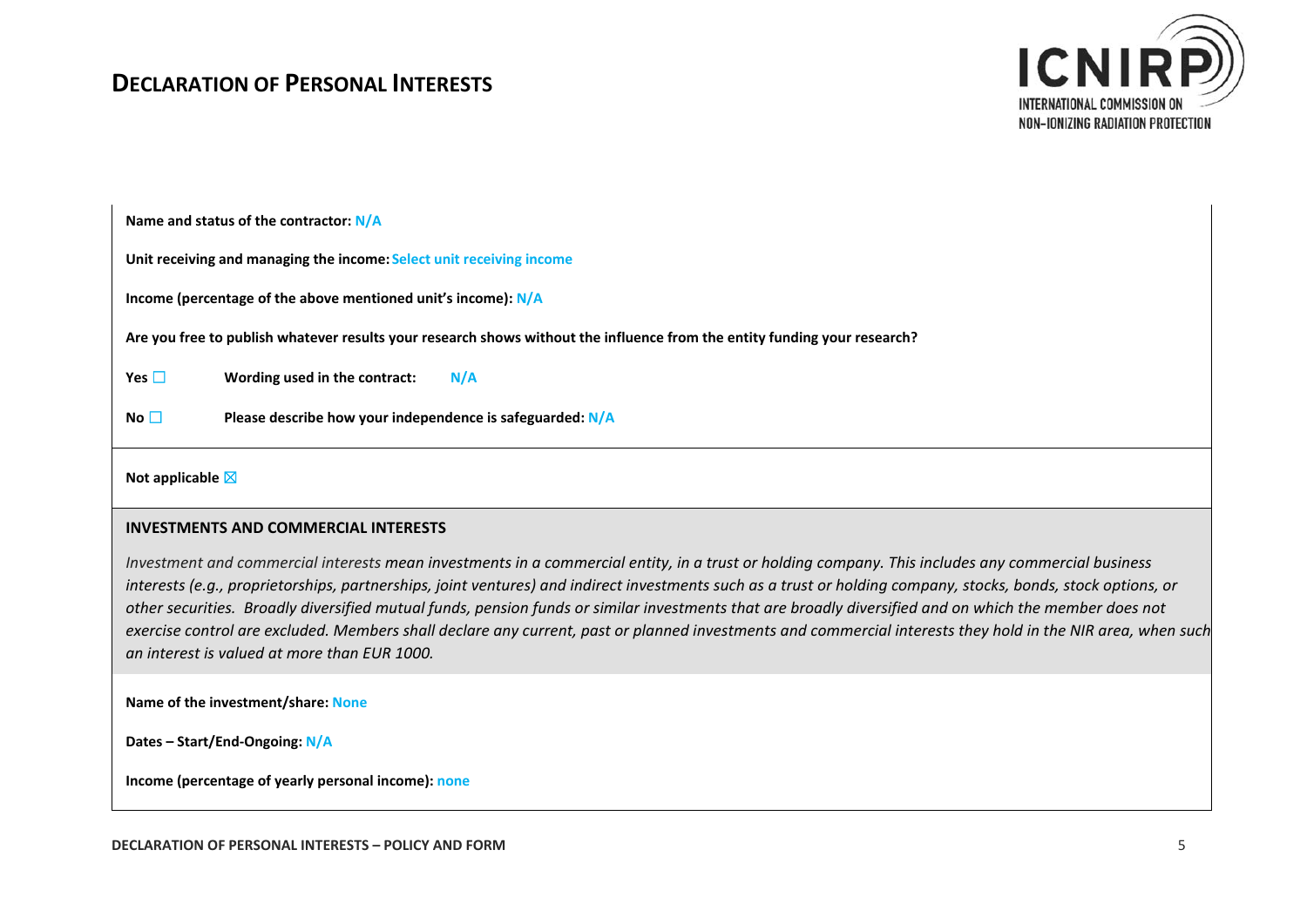

#### **Not applicable** ☒

#### **INTELLECTUAL PROPERTY**

*Intellectual property is patents, trademarks and copyrights (also pending applications) and proprietary know‐how in a substance, technology or process.* 

**Designation of the property: N/A**

**Dates – Start/End‐Ongoing: N/A**

**Income (percentage of yearly personal income):** 

#### **Not applicable** ☒

#### **ADDITIONAL INFORMATION\***

*This includes information concerning the interests of a person with whom the member has personal or professional ties (such as a family member or close colleague) when that person's interests (professional activities or financial engagements in the NIR area) may be impacted positively or negatively by the work of ICNIRP.* 

\* Information provided here may be protected by privacy rights. ICNIRP will anonymize this field before DOI disclosure.

**To your knowledge, would the outcome of your activities within ICNIRP benefit or adversely affect interests of others\* with whom you have substantial common personal, financial or professional interests (such as family members or colleagues)?**

**Please provide a description of the others' interests that are potentially affected by your ICNIRP activities: none**